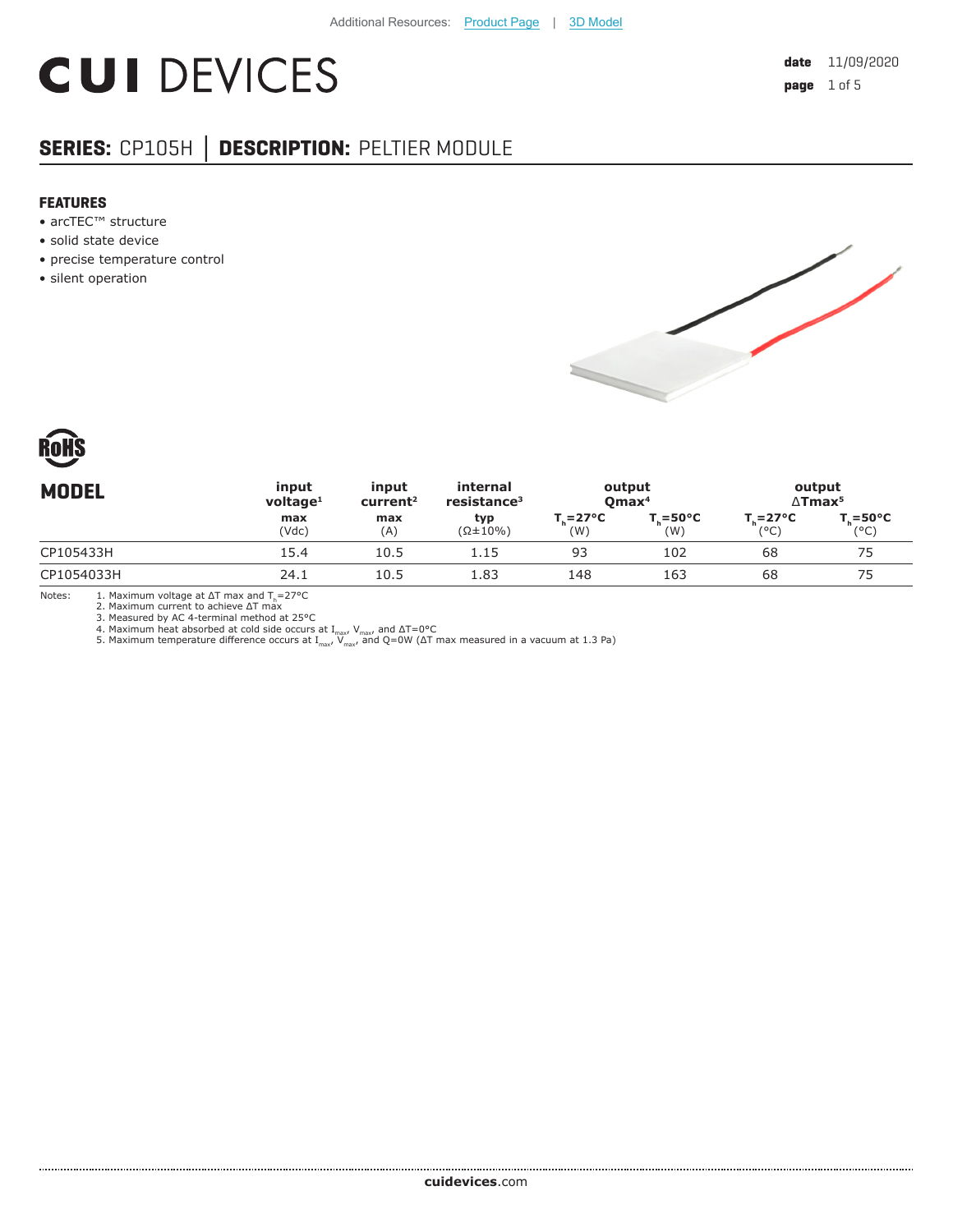#### **SPECIFICATIONS**

.....................

| parameter                  | conditions/description                  | min | typ | max | units   |
|----------------------------|-----------------------------------------|-----|-----|-----|---------|
| solder melting temperature | connection between thermoelectric pairs | 235 |     |     |         |
| assembly compression       |                                         |     |     |     | MPa     |
| hot side plate             |                                         |     |     | 100 | $\circ$ |
| <b>RoHS</b>                | yes                                     |     |     |     |         |

#### **MECHANICAL DRAWING**







| MODEL NO.  | <b>LENGTH</b><br>(mm) | <b>WIDTH</b><br>(mm) | <b>THICKNESS</b><br>(mm) |
|------------|-----------------------|----------------------|--------------------------|
| CP105433H  | $40 \pm 0.3$          | $40 \pm 0.3$         | $3.3 \pm 0.1$            |
| CP1054033H | $40 \pm 0.3$          | $40 \pm 0.3$         | $3.3 \pm 0.1$            |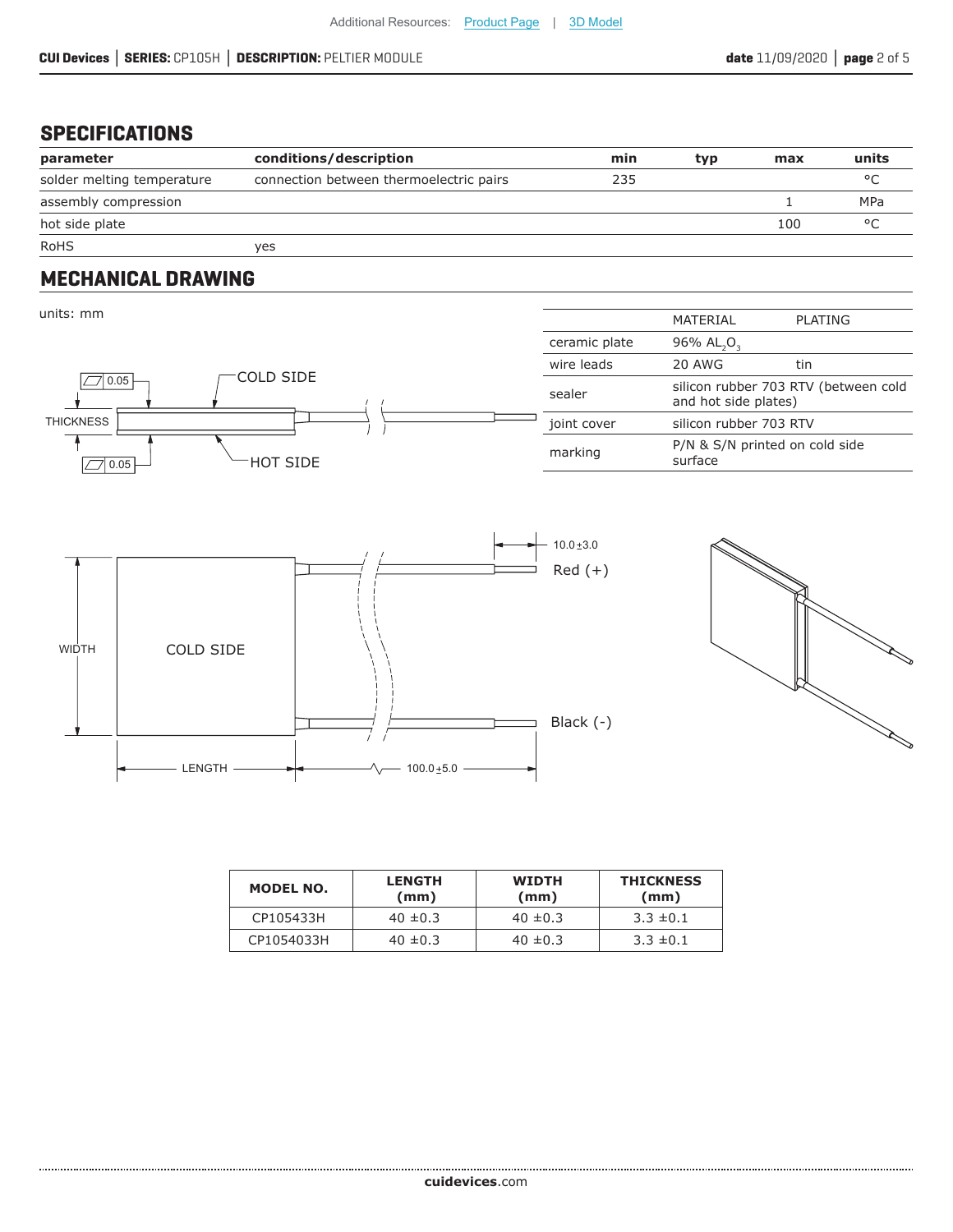## **CP105433H PERFORMANCE (Th=27°C)**



## **CP105433H PERFORMANCE (Th=50°C)**

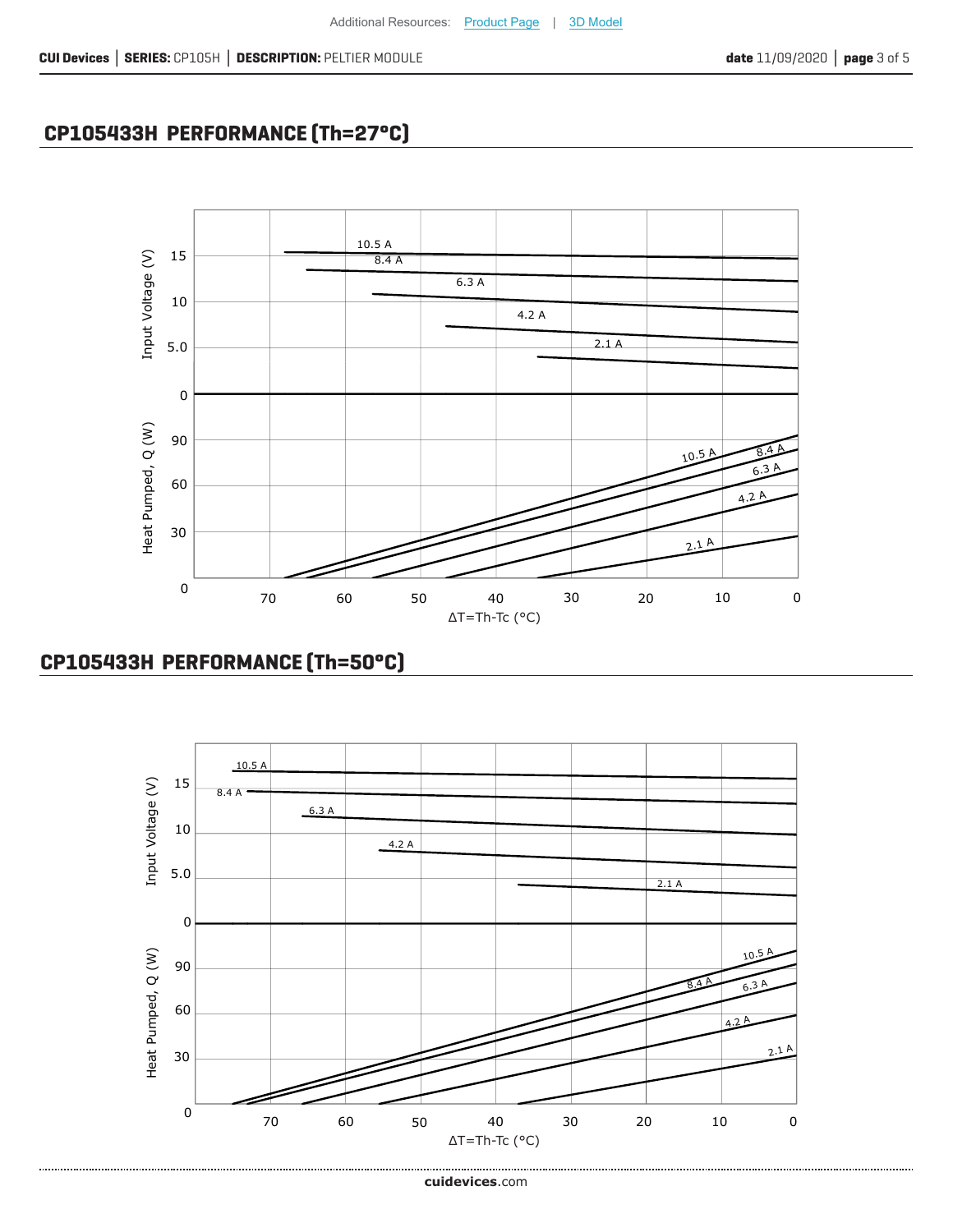## **CP1054033H PERFORMANCE (Th=27°C)**



### **CP1054033H PERFORMANCE (Th=50°C)**